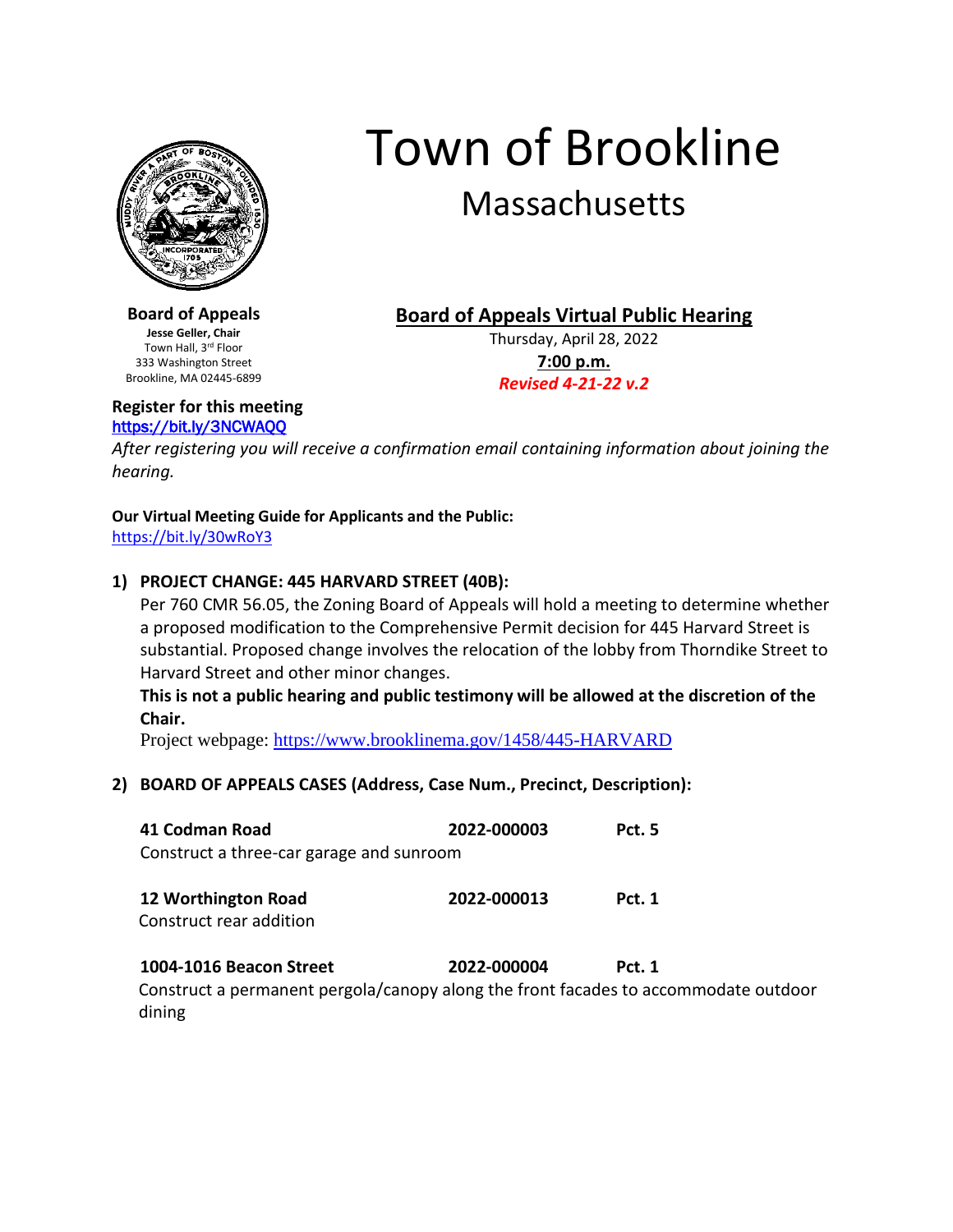### *CASES TO BE CONTINUED WITHOUT DISCUSSION:*

| <b>20 Newton Street</b><br>Construct addition to Dexter School dining area<br>Will be continued to $5/12/22$                                                                                                                                                                                 | 2022-000031 | Pct. 15        |
|----------------------------------------------------------------------------------------------------------------------------------------------------------------------------------------------------------------------------------------------------------------------------------------------|-------------|----------------|
| <b>30 Naples Road</b><br>Convert single-family dwelling to two-family dwelling and make several additions<br>Will be continued to 5/12/22                                                                                                                                                    | 2022-000016 | Pct. 8         |
| 63 Payson Road<br>Divide lot and create 2 additional parking spaces on new lot<br>Will be continued to 5/12/22                                                                                                                                                                               | 2022-000015 | <b>Pct. 16</b> |
| <b>40 Strathmore Road</b><br>Convert three-family dwelling to four-family dwelling<br>Will be continued to 5/12/22                                                                                                                                                                           | 2022-000020 | <b>Pct. 13</b> |
| <b>174 Winchester Street</b><br>Demolish existing detached garage and construct new detached garage<br>Will be continued to 5/26/22                                                                                                                                                          | 2022-000017 | Pct. 9         |
| <b>686 Washington Street</b><br>Convert building from mixed-use to three-family dwelling<br>Will be continued to 5/26/22                                                                                                                                                                     | 2022-000021 | <b>Pct. 10</b> |
| 1093 Beacon Street<br>Convert existing building to 18 residential units<br>Will be continued to 5/26/22                                                                                                                                                                                      | 2022-000018 | <b>Pct. 1</b>  |
| <b>53 Davis Avenue</b><br>Construct new parking space and curb cut<br>Will be continued to 5/26/22                                                                                                                                                                                           | 2021-000074 | Pct. 6         |
| 92 Sewall Avenue<br>Merge this lot with the lot at 153 St. Paul Street and construct a 13-unit multifamily building<br>by building a substantial addition (to be located principally on 153 St. Paul Street) to the<br>existing building at 92 Sewall Avenue<br>Will be continued to 5/26/22 | 2022-000033 | Pct. 3         |

**153 St. Paul Street 2022-000032 Pct. 3** Merge this lot with the lot at 92 Sewall Avenue and construct a 13-unit multifamily building by building a substantial addition (to be located principally on 153 St. Paul Street) to the existing building at 92 Sewall Avenue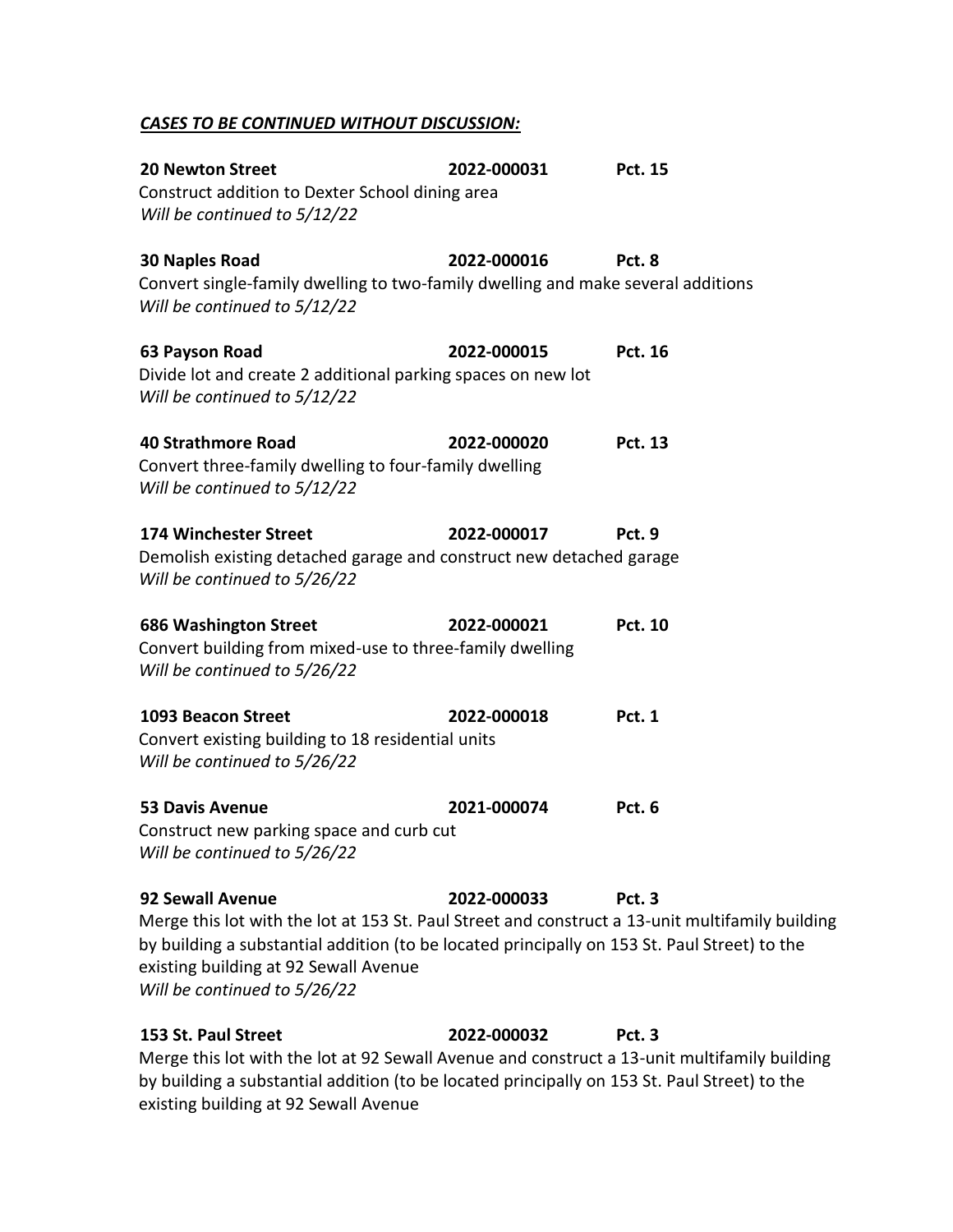*Will be continued to 5/26/22* **370 Washington Street 2021-000077 Pct. 6** Demolish existing building and construct new three-story office building *Will be continued to 5/26/22* **63-65 Green Street 2021-000078 Pct. 17** Demolish a two-family dwelling and construct a three-family dwelling *Will be continued to 5/26/22* **4 Greenway Court 2022-000012 Pct. 17** Construct an addition at the top of the building and duplex two units (no change to number of units) and other alterations *Will be continued to 5/26/22* **101 Monmouth Street 2020-000005 Pct. 1** Modification of Variance #893 (9/5/1958) to reduce 190 required parking spaces for a residential building to 75 spaces *Will be continued to 6/23/22* **41 Dwight Street 2022-000019 Pct. 8** Install car port *Will be continued to 6/23/22* **260 Lee Street 2022-000022 Pct. 14** Demolish existing building and construct new single-family dwelling *Will be continued to 6/23/22* **1906 Beacon Street 2022-000023 Pct. 13** Convert existing three-family dwelling to 7 units *Will be continued to 6/23/22*

**51 Colbourne Crescent 2022-000024 Pct. 12** Demolish and reconstruct attached garage and mudroom connection *Will be continued to 7/7/22*

**654 Brookline Avenue 2022-000027 Pct. 4** Demolish existing building and secure site *Will be continued to 7/7/22*

**666 Brookline Avenue 2022-000026 Pct. 4** Demolish existing building and secure site *Will be continued to 7/7/22*